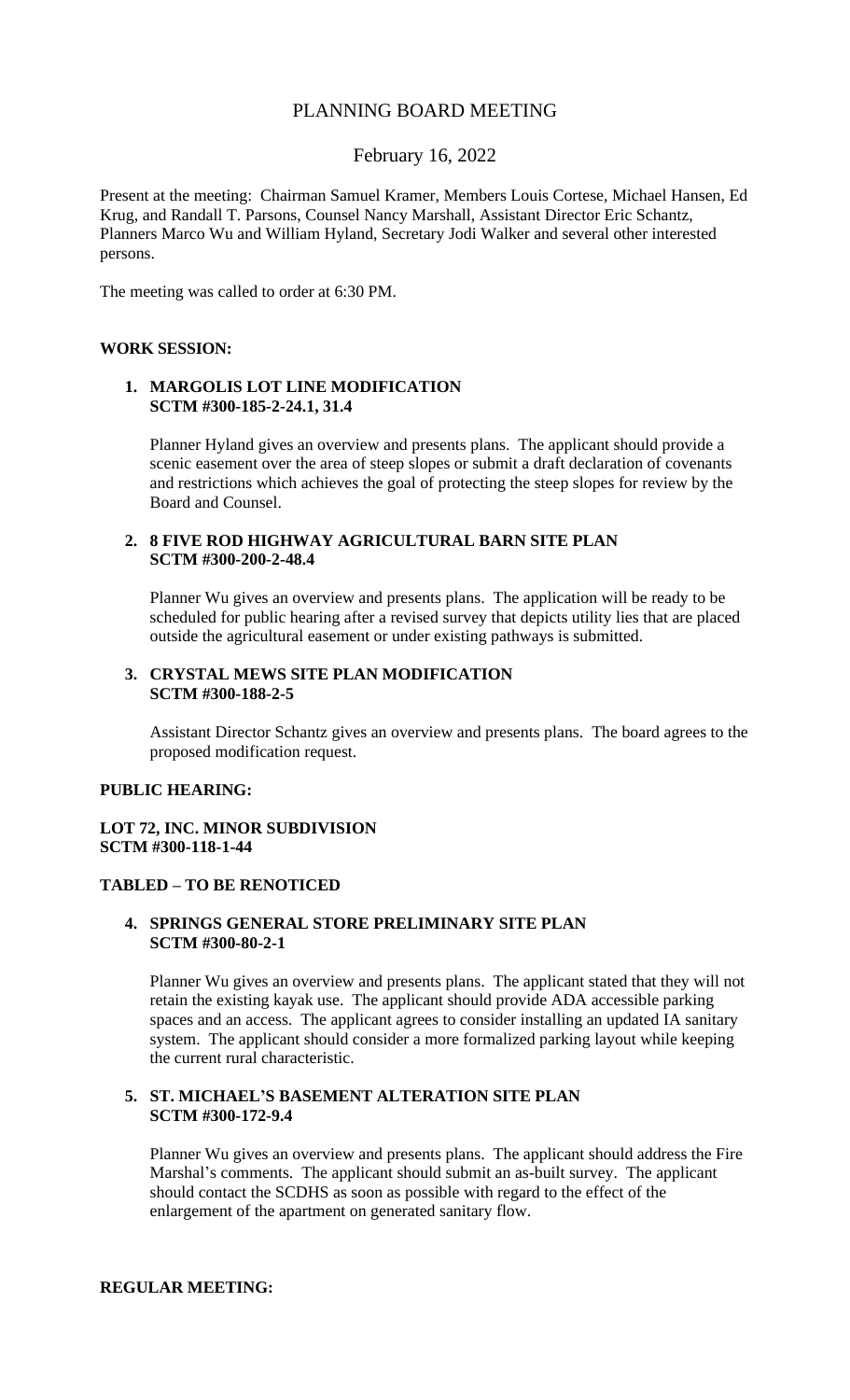By motions made, seconded, the following resolutions were approved by the Board:

**PLANNING BOARD OF THE TOWN OF EAST HAMPTON EAST HAMPTON, NEW YORK**

**In the Matter of the Application LOT LINE**

**\_\_\_\_\_\_\_\_\_\_\_\_\_\_\_\_\_\_\_\_\_\_\_\_\_\_\_\_\_\_**

of **APPROVAL** 

**CMP SJ, LLC LOT LINE MODIFICATION SCTM #300-176-8-22 & 23**

# \_\_\_\_\_\_\_\_\_\_\_\_\_\_\_\_\_\_\_\_\_\_\_\_\_\_\_\_\_\_ **ADOPTED: 2 / 16 / 2022**

 **MODIFICATION**

## **FINDINGS AND DETERMINATION OF THE BOARD**

The findings of fact, conclusions, and determination set forth herein are made after consideration of the application, any presentations, memoranda or correspondence made or submitted to the Board by staff or interested parties, comments taken at any public hearing on the application, and inspection of the subject property.

# **A. PROJECT DESCRIPTION**

**1. NATURE OF APPLICATION:** Application for lot line adjustment pursuant to § 220-2.18 et seq. of the East Hampton Town Code.

- **2. OWNERS OF PROPERTY:** Otis CMS Real Estate Holdings, LLC
- **3. SIZE OF AREA TO BE TRANSFERRED:** 10,692 sq. ft.
- **4. EXISTING SIZES OF PROPERTY:** Lot 1: 39,133 sq. ft., Lot 2: 18,533 sq. ft.
- **5. PROPOSED SIZES OF PROPERTY:** Lot 1: 28,441 sq. ft., Lot 2: 29,225 sq. ft.
- **6. PREPARER OF PROPOSED MAP:** David L. Saskas of Saskas Surveying Company, P.C.
- **7. DATE OF PROPOSED MAP:** Dated last revised December 11, 2020
- **8. DATE OF PUBLIC HEARING ON APPLICATION:** January 12, 2022

# **B. PROPERTY LOCATION AND DESCRIPTION**

- **1. SUFFOLK COUNTY TAX MAP DESIGNATION:** SCTM# 300-176-8-22 & 23
- **2. STREET LOCATION:** 183 Marine Boulevard, 189 Marine Boulevard
- **3. CONTIGUOUS WATER BODIES:** Atlantic Ocean
- **4. HAMLET OR GEOGRAPHIC AREA:** Amagansett

**5. SITE DESCRIPTION & EXISTING IMPROVEMENTS:** The parcels are situated in Amagansett off of Marine Boulevard and are Zoned B: Residence. They are also situated within the Coastal Erosion Overlay District (Zone 1) and Flood Hazard Overlay District. They are currently both improved with two-story single family residences as well as associated accessory structures. The properties front on the Atlantic Ocean and are roughly bisected by a primary dune. The parcels are also entirely seaward of the Coastal Erosion Hazard line and contain beach vegetation throughout.

- **6. EXISTING FILED MAP NAME:** Beach Hampton
- **7. EXISTING FILED MAP NUMBER:** 1238

**8. FILING DATE OF EXISTING MAP:** May 20, 1939

**9. BLOCK NUMBER IN EXISTING FILED MAP:** N/A

## **10. LOT NUMBERS IN EXISTING FILED MAP:** 4 - 17

# **C. ZONING CLASSIFICATION**

- **1. ZONING DISTRICT:** B: Residence
- **2. ZONING OVERLAY DISTRICT:** N/A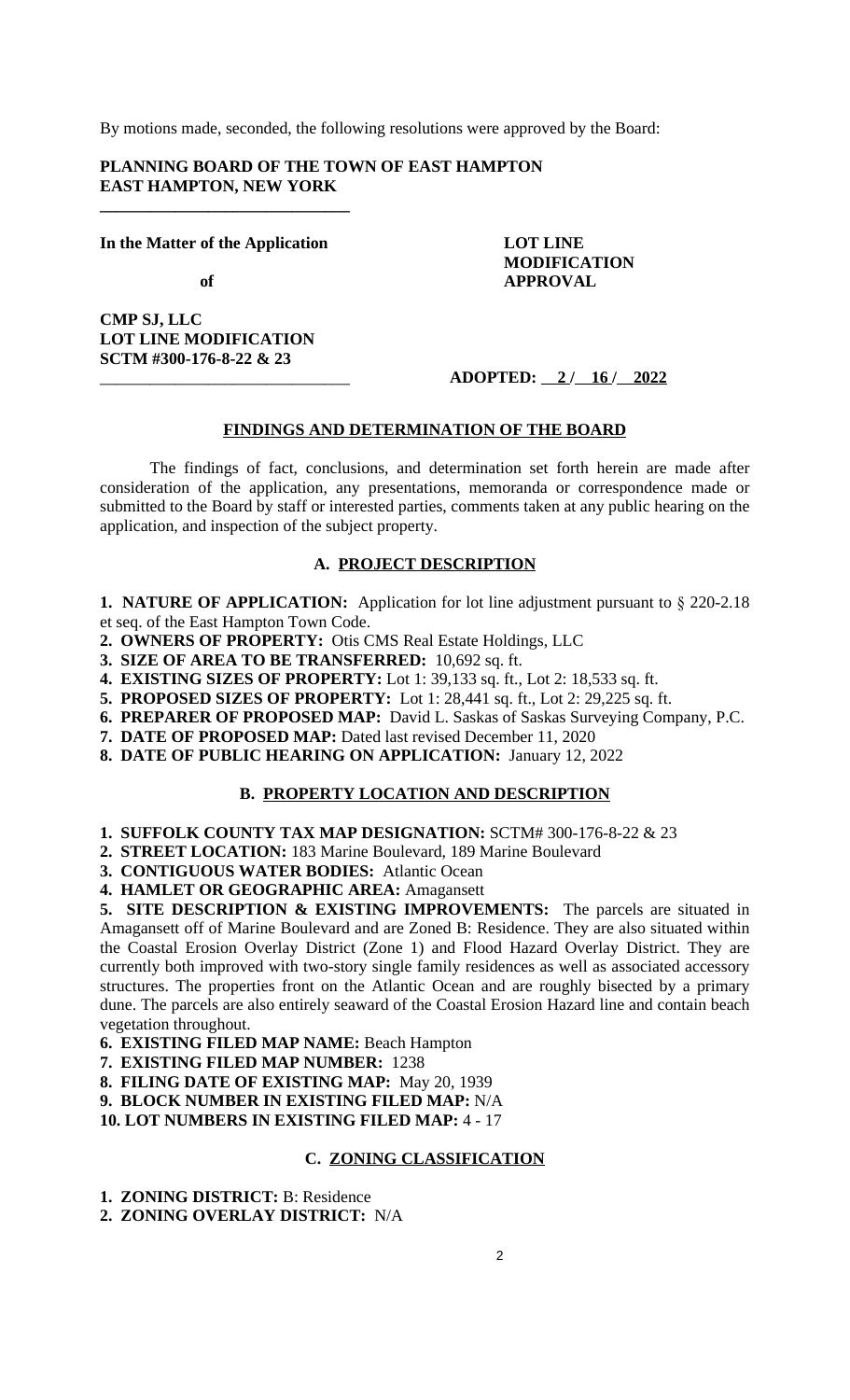## **D. SEQRA REVIEW**

# **1. SEQRA CLASSIFICATION:** Type II **2. LEAD AGENCY:** N/A **3. DETERMINATION OF SIGNIFICANCE:** N/A

**4. DATE OF DETERMINATION:** N/A

## **E. COUNTY COMMISSION REVIEW AND ADDITIONAL FINDINGS OF FACT**

1. Pursuant to the inter-municipal agreement between the Town of East Hampton and the County of Suffolk, the subject application does not require referral to the Suffolk County Planning Commission (SCPC).

2. By report dated August 16, 2021 the Fire Department has informed the Board that no additional fire protection devices are required for this application.

## **F. COMPLIANCE WITH TOWN CODE OR OTHER REQUIREMENTS OF LAW**

Based upon the foregoing, the Planning Board finds that the application as approved, subject to any conditions or modifications specified in  $\S$  H below, meets the following requirements:

1. The proposed lots conform to both lot area and lot width requirements for the B: Residence zoning district.

2. The application as approved satisfies the criteria for lot line adjustment set forth in § 220- 2.18 of the Town Code.

## **G. DISPOSITION OF APPLICATION**

Approval is hereby granted for the adjustment of lot lines between the aforementioned lots, in accordance with the Map described herein, subject to any conditions or modifications specified in § H below.

**1. NAME OF APPROVED MAP:** CMP SJ Lot Line Modification

**2. PREPARER OF APPROVED MAP:** David L. Saskas of Saskas Surveying, P.C.

**3. DATE OF APPROVED MAP:** Dated Last Revised December 11, 2020

# **H. CONDITIONS OF APPROVAL**

The lot line modification approval hereby granted is contingent upon full compliance with the conditions set forth in this section. No property may be transferred, nor any improvements made, except in accordance with this conditional approval.

1. The property to be transferred from Lot 1 (SCTM#300-176-8-23) to Lot 2 (SCTM#300- 176-8-22) shall be placed in the same record ownership as Lot 2 (SCTM#300-176-8-22), such that no new or additional parcels of land are created.

2. No transfer or conveyances of property may be made except in accordance with the approved Map. No such conveyances may be made until and unless the applicants have met the conditions contained in ¶5 and 6 below, which compliance shall be certified by the signing of the Map by the Planning Board Chair.

3. For the sole purpose of enabling the Planning Board Chair to sign the Map, the applicants shall have satisfied any condition of this approval which requires the applicants to record one or more easements, declarations, or other legal instruments at the Office of the Suffolk County Clerk either *(a)* for easements or other conveyances which must be accepted by the Town Board, whether or not pursuant to the provisions of  $\S$  247 of the General Municipal Law, when these easements or other conveyances have been actually accepted by the Town Board, or *(b)* for all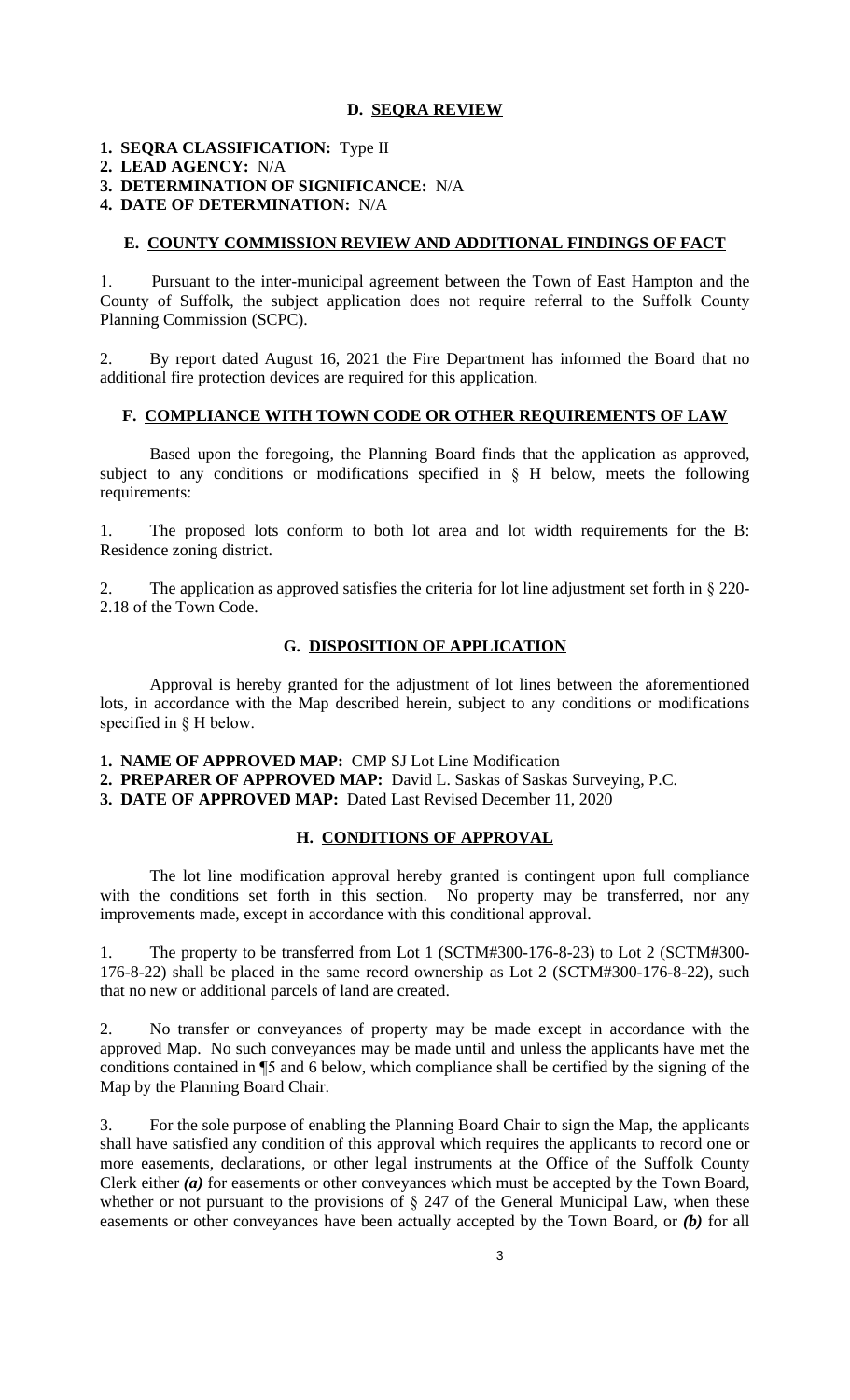other easements, declarations, or legal instruments, when the form of these easements, declarations, or other instruments has been approved by counsel to this Board.

4. The applicants shall record any and all of the documents referred to in the preceding paragraph at the Office of the Suffolk County Clerk prior to the conveyance of either lot shown on the Map, and shall return three (3) copies of each such recorded document, with proof of recordation shown thereon, to the Town Clerk before building permits will be issued on either of the lots shown on the Map.

5. A scenic easement shall be provided over portions of proposed Lot 2, as shown on the approved map. This easement shall be granted to and accepted by the Town of East Hampton and recorded in the Office of the Suffolk County Clerk

6. The applicant shall obtain Suffolk County Department of Health Services approval of the Map.

7. All utilities servicing the proposed lots shall be installed belowground, including electric, telephone, and, if available, cable television wiring, in accordance with the requirements of Chapter 131 of the Town Code. Any electric transformers placed, installed, erected, or constructed on this property or on the adjacent highway rights-of-way shall be located below natural grade.

8. All stormwater run-off resulting from the development of the lots shown on the Map shall be contained within the said lots.

9. There shall be no further division of any of the lots shown on this Map.

10. The conveyance of land approved herein shall take place no later than eighteen (18) months from the date of this resolution.

11. All conditions prerequisite to the signing of the Map by the Planning Board Chair shall be met within six (6) months of the date of this resolution.

# **I. VALIDITY OF APPROVAL**

The foregoing constitutes this Board's conditional approval of lot line adjustment for the Map entitled Lot Line Modification of CMP SJ, LLC. If any condition of this resolution is not met, or is not met within the prescribed time period, the approval hereby granted shall become void and of no effect.

DATED: February 16, 2022

cc:

Britton Bistrian PO Box 2756 Amagansett, NY 11930

Planning Department Building Inspector Board of Assessors

Result: Adopted Mover: Louis Cortese Seconder: Ed Krug Ayes: Samuel Kramer, Ian Calder-Piedmonte, Randall T. Parsons, Michael Hansen, Louis Cortese, Ed Krug

PLANNING BOARD OF THE TOWN OF EAST HAMPTON **EAST HAMPTON, NEW YORK**

**\_\_\_\_\_\_\_\_\_\_\_\_\_\_\_\_\_\_\_\_\_\_\_\_\_\_\_\_\_\_\_\_\_\_\_\_\_\_\_\_\_\_\_**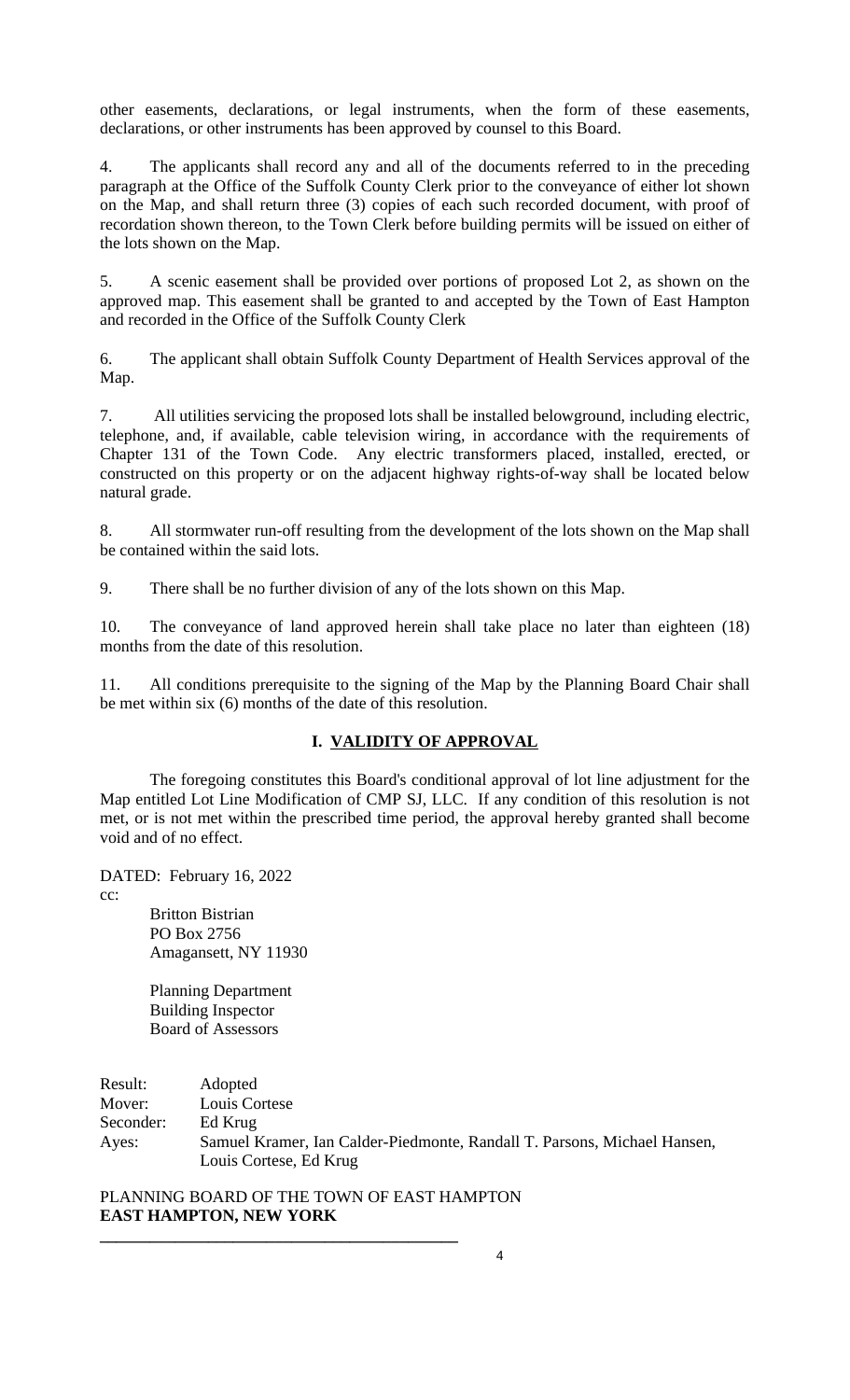# **In the Matter of the Application**

## **SITE PLAN of** APPROVAL

# **WAINSCOTT SEWING SOCIETY, INC. SITE PLAN SCTM #300-200-1-12**

**\_\_\_\_\_\_\_\_\_\_\_\_\_\_\_\_\_\_\_\_\_\_\_\_\_\_\_\_\_\_\_\_\_\_\_\_\_\_\_\_\_\_\_\_ ADOPTED: \_2 / 16\_ /\_\_2022\_\_\_**

## **FINDINGS AND DETERMINATION OF THE BOARD**

The findings of fact, conclusions, and determination set forth herein are made after consideration of the application, any presentations, memoranda or correspondence made or submitted to the Board by staff or interested parties, comments taken at any public hearing on the application, and inspection of the subject property.

# **A. PROJECT DESCRIPTION**

# **1. TYPE OF APPROVAL SOUGHT:**

(a) Site plan approval pursuant to Article VI of Chapter 255 (Zoning) of the East Hampton Town Code.

**2. USE REQUIRING SITE PLAN:** Community center

**3. DESCRIPTION OF PROPOSED WORK:** To abandon the existing sanitary system, and install a low-nitrogen, I/A septic system, add a bathroom, provide handicap access pursuant to the ADA and provide two parking spaces onsite at the Wainscott Chapel

**4. SIZE OF PROPERTY:** 14,985 sq. ft

**5. OWNER OF PROPERTY:** Wainscott Sewing Society, Inc.

**6. APPLICANT:** Wainscott Sewing Society, Inc. by Hilary Osborn Malecki Pres.

**7. PROPOSED SITE PLAN:** Site plan prepared by F. Michael Hemmer, LS, P.C., dated last revised August 27, 2021

**8. DATE OF PUBLIC HEARING ON APPLICATION:** January 12, 2022

### **B. PROPERTY LOCATION AND DESCRIPTION**

**1. SUFFOLK COUNTY TAX MAP DESIGNATION:** #300-200-1-12

**2. STREET LOCATION:** 65 Main Street

**3. CONTIGUOUS WATER BODIES:** N/A

**4. HAMLET OR GEOGRAPHIC AREA:** Wainscott

**5. SITE DESCRIPTION & EXISTING IMPROVEMENTS:** (1) two story frame building community center, (1) existing outhouse in back of building, (1) brick walk porch & back deck entrance

**6. FILED MAP NAME:** N/A

**7. FILED MAP NUMBER:** N/A

**8. DATE OF MAP FILING:** N/A

**9. BLOCK NUMBER IN FILED MAP:** N/A

**10. LOT NUMBER IN FILED MAP:** N/A

## **C. ZONING CLASSIFICATION**

- **1. ZONING DISTRICT:** A2: Residence
- **2. ZONING OVERLAY DISTRICT:** N/A

#### **D. SEQRA REVIEW**

- **1. SEQRA CLASSIFICATION:** Type II
- **2. LEAD AGENCY:** N/A
- **3. DETERMINATION OF SIGNIFICANCE:** N/A

**4. DATE OF DETERMINATION:** N/A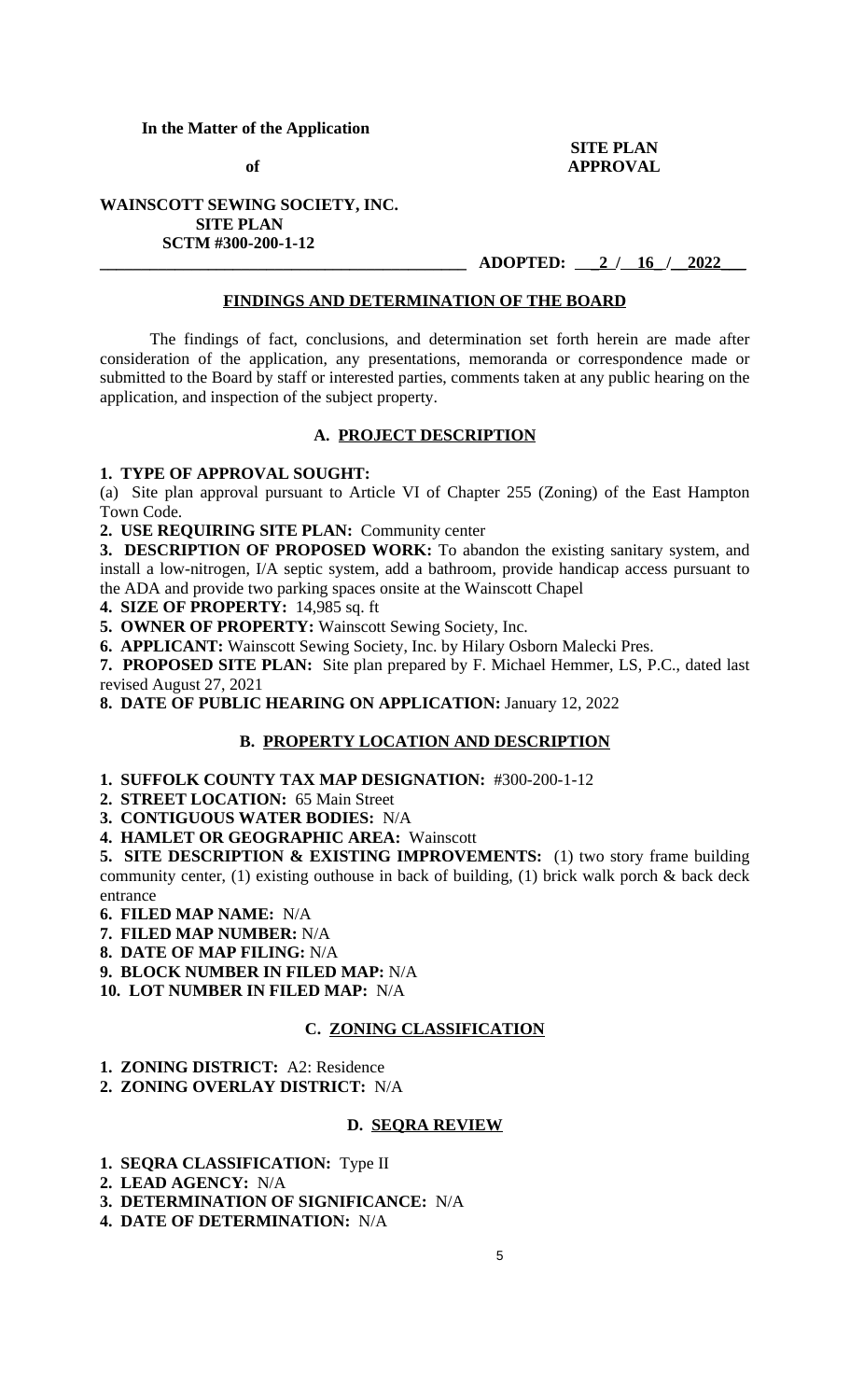## **E. COUNTY COMMISSION REVIEW/ADDITIONAL FINDINGS OF FACT**

1. Pursuant to the inter-municipal agreement between the Town of East Hampton and the County of Suffolk, the subject application does not require referral to the Suffolk County Planning Commission (SCPC).

## **F. COMPLIANCE WITH TOWN CODE OR OTHER REQUIREMENTS OF LAW**

Based upon the foregoing, the Planning Board finds that the application as approved, subject to any conditions or modifications specified in § H below, meets the following requirements:

1. The application contains all necessary elements of a site plan as enumerated in  $\S$  255-6-50 of the Town Code.

2. The application meets the standards enumerated for review of site plans in § 255-6-60 of the Town Code.

# **G. DISPOSITION OF APPLICATION**

The application is approved as described herein, subject to any conditions or modifications specified in § H below.

#### **1. TYPE OF APPROVAL GRANTED:**

(a) Site plan approval pursuant to Article VI of Chapter 255 of the Town Code.

**2. NATURE OF APPROVED USE:** Community center (no change in use)

**3. DESCRIPTION OF APPROVED WORK:** To abandon the existing sanitary system, and install a low-nitrogen, I/A septic system, add a bathroom, provide handicap access pursuant to the ADA and provide two parking spaces onsite at the Wainscott Chapel

# **H. CONDITIONS OF APPROVAL**

The approval hereby granted is contingent upon full compliance with the conditions set forth in this section. The property may not be used except in accordance with this conditional approval, and all improvements shall be made, built, or installed in accordance with the plans described below.

**1. APPROVED SITE PLAN:** Site plan prepared by F. Michael Hemmer, LS, P.C., dated last revised August 27, 2021

# **2. ADDITIONAL CONDITIONS AND TIME LIMITATIONS:**

2.1 No building permits may issue, nor may clearing, grading, or construction activities be commenced, until and unless the conditions enumerated in sub¶ 2.2 and 2.3 below have been met, as evidenced by the report of the Planning Board Chair.

2.2 The applicant shall obtain final approval of the Architectural Review Board

2.3 The applicant shall obtain final approval of the Suffolk County Department of Health Services (SCDHS).

2.4 The applicant shall obtain the approval of the Suffolk County Department of Health Services. A copy of the approved plan containing an original stamp of approval from that agency, not a photocopy, shall be submitted.

2.5 The applicant shall apply for and obtain a building permit no later than three (3) years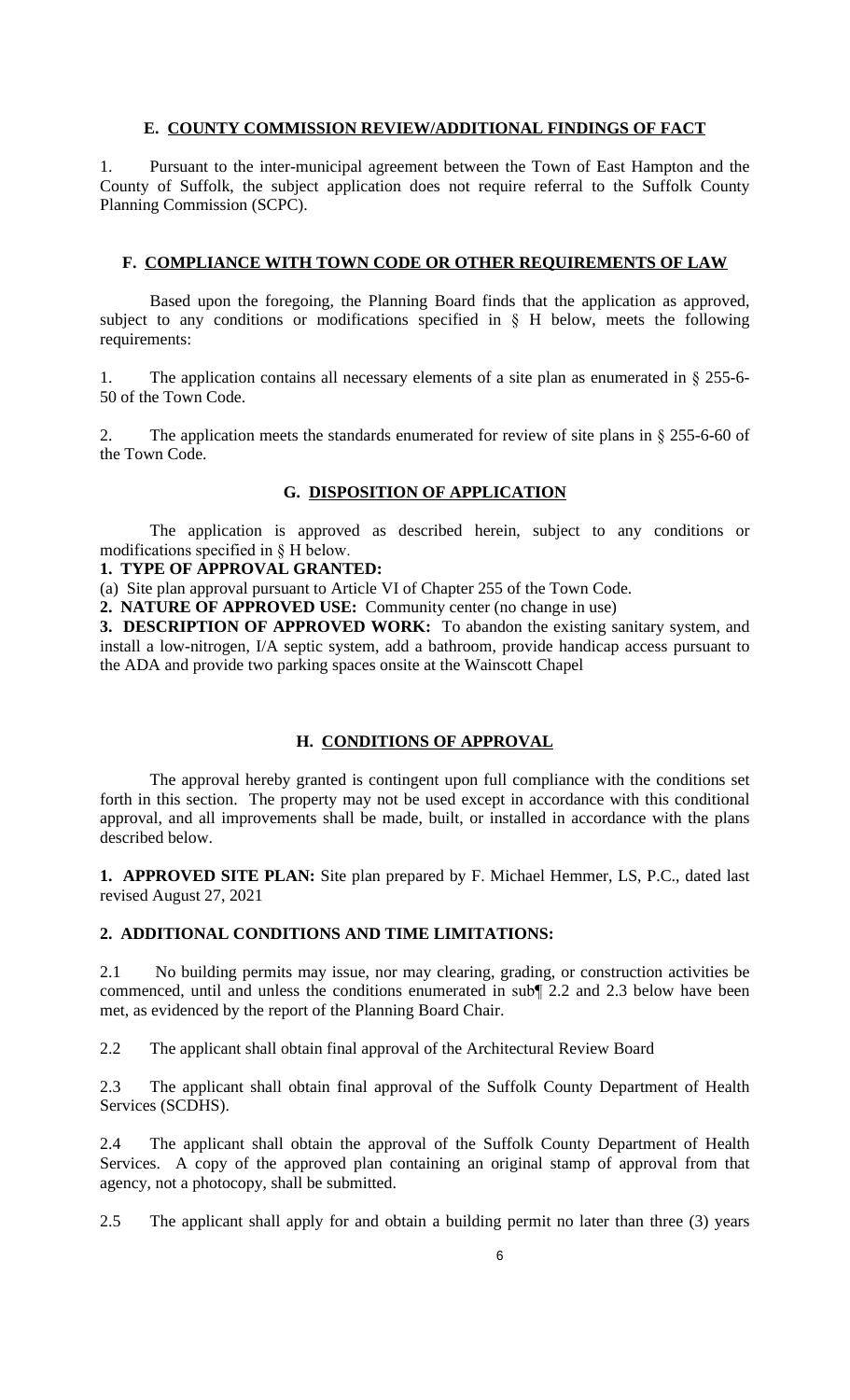from the date of this resolution.

2.6 The applicant shall apply for and obtain a Certificate of Occupancy no later than four (4) years from the date of this resolution.

# **I. VALIDITY OF APPROVAL**

If any condition of this resolution is not met, or is not met within the prescribed time period, all approvals, permits, or authorizations granted hereby shall be deemed void and of no effect.

DATED: February 16, 2022

cc: Thomas J. Osborne, Esq. P.O. Box 5011 East Hampton, NY 11937

> Planning Department Building Inspector Architectural Review Board

# Result: Adopted Mover: Randall T. Parsons Seconder: Ed Krug Ayes: Samuel Kramer, Ian Calder-Piedmonte, Randall T. Parsons, Michael Hansen, Louis Cortese, Ed Krug

# PLANNING BOARD OF THE TOWN OF EAST HAMPTON **EAST HAMPTON, NEW YORK**

#### **In the Matter of the Application**

**\_\_\_\_\_\_\_\_\_\_\_\_\_\_\_\_\_\_\_\_\_\_\_\_\_\_\_\_\_\_\_\_\_\_\_\_\_\_\_\_\_\_\_**

### **SITE PLAN** of **APPROVAL**

 **TWINKEL FARM LLC SITE PLAN SCTM #300-193-2-9.7**

**\_\_\_\_\_\_\_\_\_\_\_\_\_\_\_\_\_\_\_\_\_\_\_\_\_\_\_\_\_\_\_\_\_\_\_\_\_\_\_\_\_\_\_\_ ADOPTED: 2 / 16 /\_\_2022\_\_\_**

## **FINDINGS AND DETERMINATION OF THE BOARD**

The findings of fact, conclusions, and determination set forth herein are made after consideration of the application, any presentations, memoranda or correspondence made or submitted to the Board by staff or interested parties, comments taken at any public hearing on the application, and inspection of the subject property.

#### **A. PROJECT DESCRIPTION**

#### **1. TYPE OF APPROVAL SOUGHT:**

(a) Site plan approval pursuant to Article VI of Chapter 255 (Zoning) of the East Hampton Town Code.

**2. USE REQUIRING SITE PLAN:** Storage and equipment barn, greenhouse

**3. DESCRIPTION OF PROPOSED WORK:** to create a 68' X 24' (1,632 sq. ft.) storage/equipment barn, a 16' X 26' 8" (428 sq. ft.) greenhouse, 71,503 sq. ft. of cultivated space, an accessory driveway, and walkway

**4. SIZE OF PROPERTY:** 90,386 sq. ft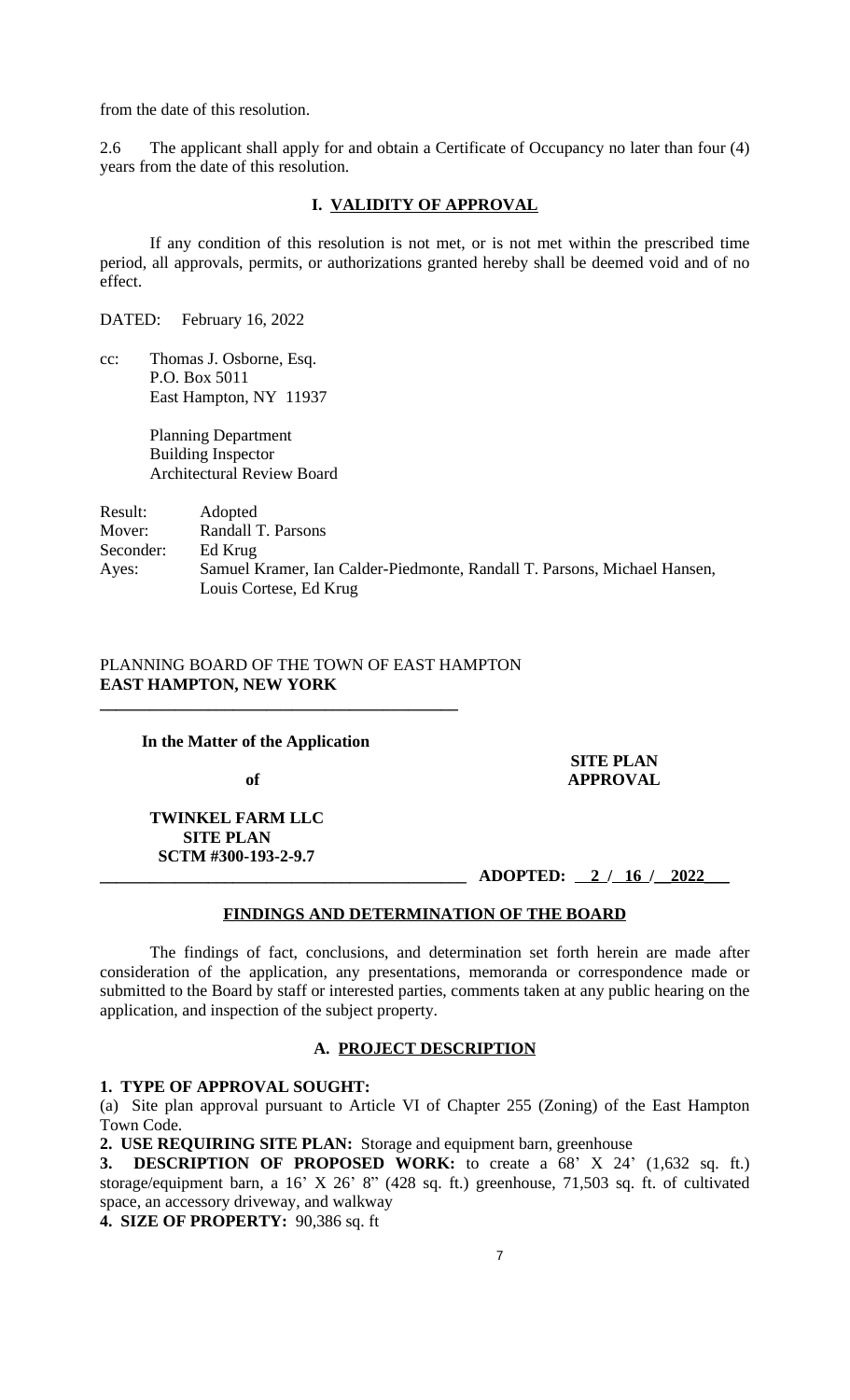**5. OWNER OF PROPERTY:** Ann Tintle Carmo

**6. APPLICANT:** David E. Eagan & Associates PLLC

**7. PROPOSED SITE PLAN:** Site plan prepared by Richard Searles Architect, P.C., dated last revised September 29, 2021

**8. DATE OF PUBLIC HEARING ON APPLICATION:** January 12, 2022

#### **B. PROPERTY LOCATION AND DESCRIPTION**

**1. SUFFOLK COUNTY TAX MAP DESIGNATION:** #300-193-2-9.7

**2. STREET LOCATION:** 5 Green Hollow Road

**3. CONTIGUOUS WATER BODIES:** N/A

**4. HAMLET OR GEOGRAPHIC AREA:** East Hampton

**5. SITE DESCRIPTION & EXISTING IMPROVEMENTS:** 12' x 8' Greenhouse and fencing

**6. FILED MAP NAME:** N/A

**7. FILED MAP NUMBER:** N/A

**8. DATE OF MAP FILING:** N/A

**9. BLOCK NUMBER IN FILED MAP:** N/A

**10. LOT NUMBER IN FILED MAP:** N/A

# **C. ZONING CLASSIFICATION**

**1. ZONING DISTRICT:** A3: Residence

**2. ZONING OVERLAY DISTRICT:** South Fork Special Groundwater Protection Area (SGPA)

## **D. SEQRA REVIEW**

**1. SEQRA CLASSIFICATION:** Type II

**2. LEAD AGENCY:** N/A

**3. DETERMINATION OF SIGNIFICANCE:** N/A

**4. DATE OF DETERMINATION:** N/A

### **E. COUNTY COMMISSION REVIEW/ADDITIONAL FINDINGS OF FACT**

Pursuant to the inter-municipal agreement between the Town of East Hampton and the County of Suffolk, the subject application does not require referral to the Suffolk County Planning Commission (SCPC).

### **F. COMPLIANCE WITH TOWN CODE OR OTHER REQUIREMENTS OF LAW**

Based upon the foregoing, the Planning Board finds that the application as approved, subject to any conditions or modifications specified in  $\S$  H below, meets the following requirements:

1. The application contains all necessary elements of a site plan as enumerated in § 255-6- 50 of the Town Code.

2. The application meets the standards enumerated for review of site plans in § 255-6-60 of the Town Code.

### **G. DISPOSITION OF APPLICATION**

The application is approved as described herein, subject to any conditions or modifications specified in § H below.

**1. TYPE OF APPROVAL GRANTED:**

(a) Site plan approval pursuant to Article VI of Chapter 255 of the Town Code.

**2. NATURE OF APPROVED USE:** Storage and equipment barn, greenhouse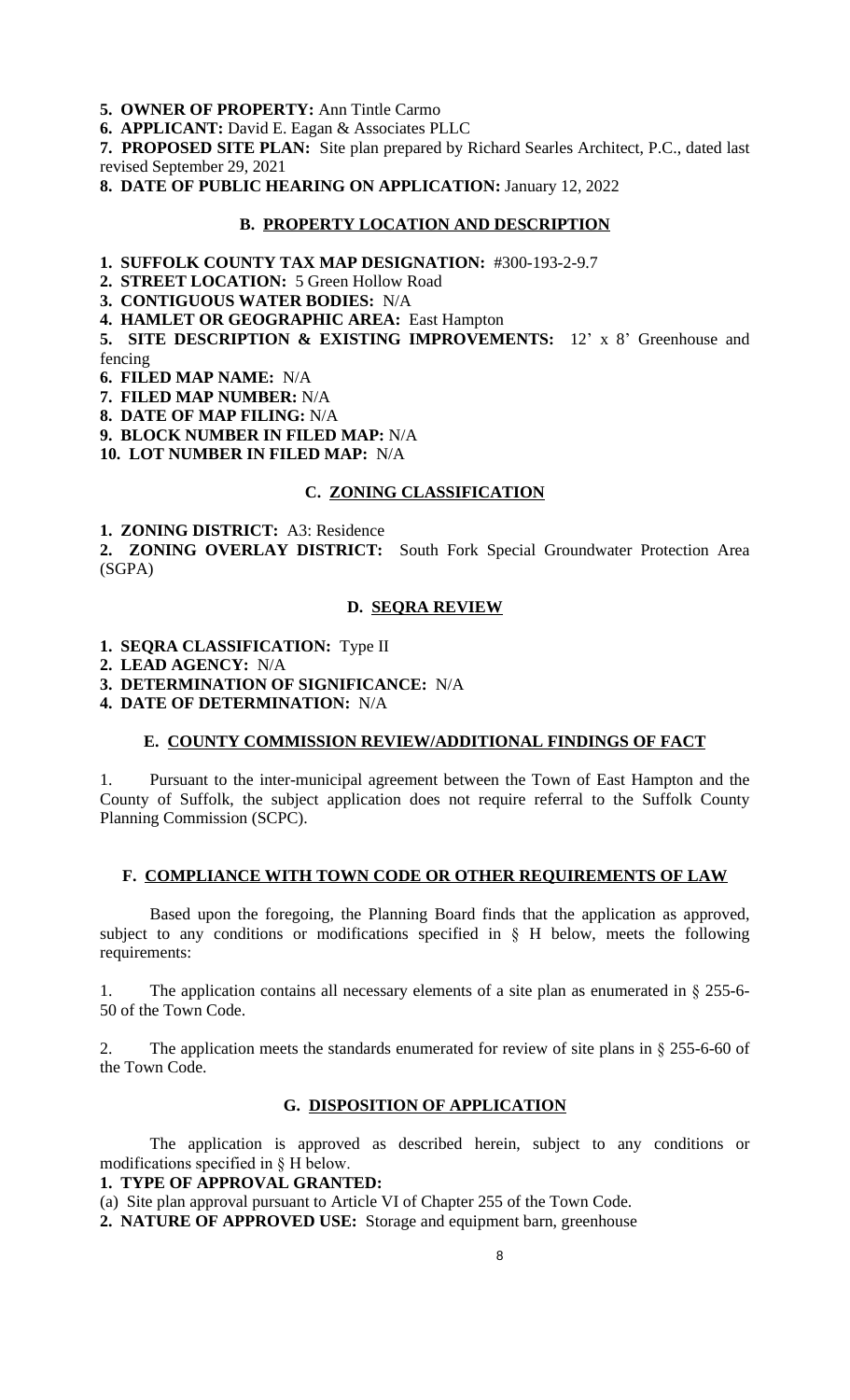**3. DESCRIPTION OF APPROVED WORK:** to create a 68' X 24' (1,632 sq. ft.) storage/equipment barn, a 16' X 26' 8" (428 sq. ft.) greenhouse, 71,503 sq. ft. of cultivated space, an accessory driveway, and walkway

# **H. CONDITIONS OF APPROVAL**

The approval hereby granted is contingent upon full compliance with the conditions set forth in this section. The property may not be used except in accordance with this conditional approval, and all improvements shall be made, built, or installed in accordance with the plans described below.

**1. APPROVED SITE PLAN:** Site plan prepared by Richard Searles Architect, P.C., dated last revised September 29, 2021

# **2. ADDITIONAL CONDITIONS AND TIME LIMITATIONS:**

2.1 No building permits may issue, nor may clearing, grading or construction activities be commenced, until and unless the conditions enumerated in sub¶ 2.2 & 2.3 below have been met, as evidenced by the report of the Planning Board Chair.

2.2 The applicant shall obtain the final written approval of the Architectural Review Board.

2.3 The applicant shall obtain the approval of the Suffolk County Department of Health Services.

2.4 The applicant shall obtain the approval of the Suffolk County Department of Health Services. A copy of the approved plan containing an original stamp of approval from that agency, not a photocopy, shall be submitted.

2.5 The applicant shall perform the parking, access, drainage, and landscaping improvements shown on the approved site plan and approved building or construction plans described above prior to the issuance of a certificate of occupancy.

2.6 The applicant shall apply for and obtain a building permit no later than three (3) years from the date of this resolution.

2.7 The applicant shall apply for and obtain a Certificate of Occupancy no later than four (4) years from the date of this resolution.

# **I. VALIDITY OF APPROVAL**

If any condition of this resolution is not met, or is not met within the prescribed time period, all approvals, permits, or authorizations granted hereby shall be deemed void and of no effect.

DATED: February 16, 2022

cc: David Eagan David Eagan & Associates, PLLC P.O. Box 249 Wainscott, NY 11975

> Planning Department Building Inspector Architectural Review Board

Result: Adopted Mover: Louis Cortese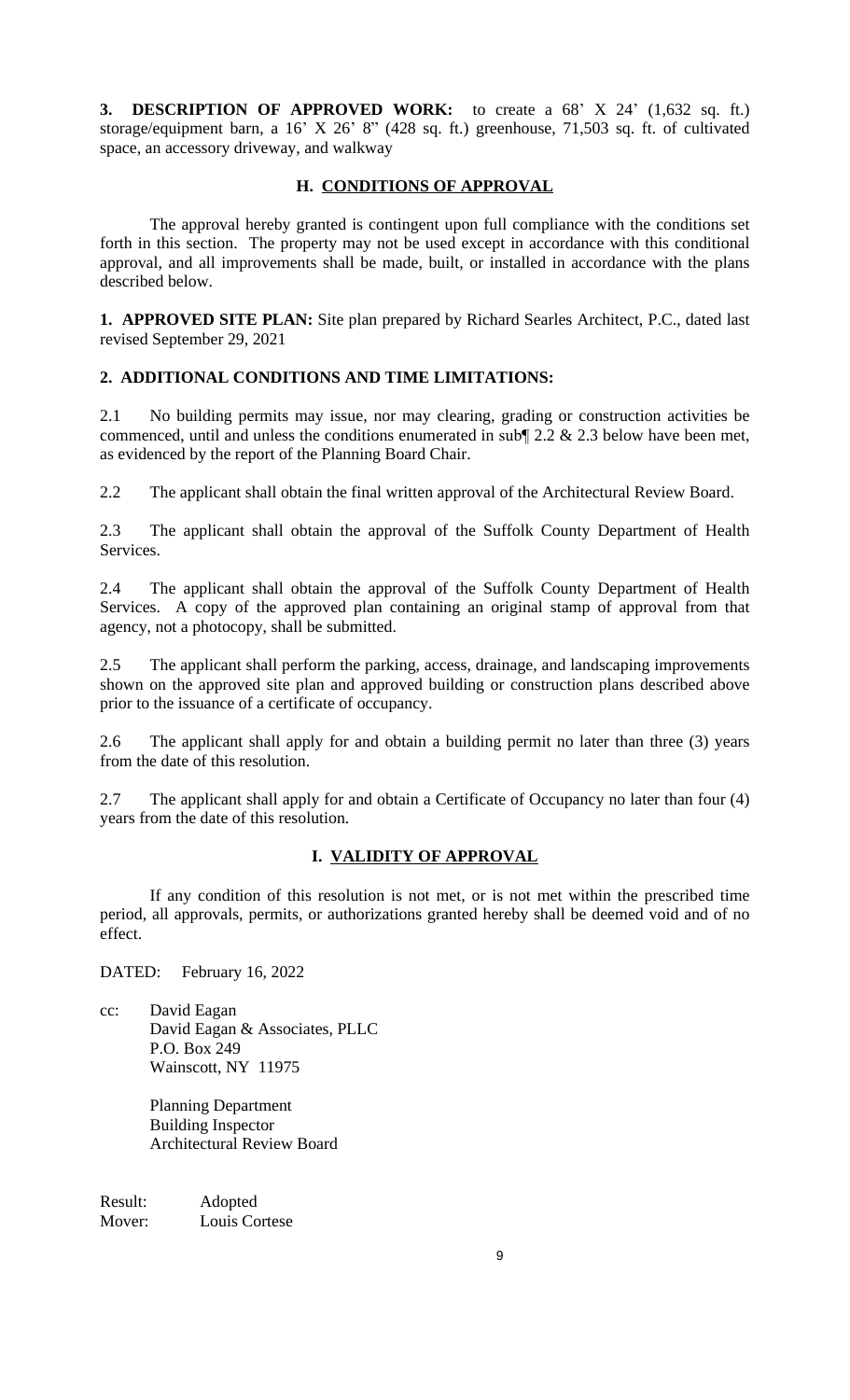Seconder: Randall T. Parsons Ayes: Samuel Kramer, Ian Calder-Piedmonte, Randall T. Parsons, Michael Hansen, Louis Cortese, Ed Krug

PLANNING BOARD OF THE TOWN OF EAST HAMPTON **EAST HAMPTON, NEW YORK**

**\_\_\_\_\_\_\_\_\_\_\_\_\_\_\_\_\_\_\_\_\_\_\_\_\_\_\_\_\_\_\_\_\_\_\_\_\_\_\_\_\_\_\_**

## **In the Matter of the Application**

 **SITE PLAN/ SPECIAL PERMIT** of **APPROVAL** 

#### **92 SOUTH EUCLID AVENUE SCTM# 300-49-1-15**

**\_\_\_\_\_\_\_\_\_\_\_\_\_\_\_\_\_\_\_\_\_\_\_\_\_\_\_\_\_\_\_\_\_\_\_\_\_\_\_\_\_\_\_ ADOPTED: 2 / 16 / 2022**

# **FINDINGS AND DETERMINATION OF THE BOARD**

The findings of fact, conclusions, and determination set forth herein are made after consideration of the application, any presentations, memoranda or correspondence made or submitted to the Board by staff or interested parties, comments taken at any public hearing on the application, and inspection of the subject property.

# **A. PROJECT DESCRIPTION**

## **1. TYPE OF APPROVAL SOUGHT:**

(a) Site plan approval pursuant to Article VI of Chapter 255 (Zoning) of the East Hampton Town Code.

(b) Issuance of a special permit pursuant to Article V of Chapter 255 of the Town Code.

**2. USE REQUIRING SPECIAL PERMIT:** Apartment within commercial structure.

**3. DESCRIPTION OF PROPOSED WORK:** To construct a two-story 1,058 sq. ft. commercial building with a second floor affordable apartment, and basement. The building is to consist of a 1,058 sq. ft. first floor dry retail, a 1,058 sq. ft. apartment, and a 945 sq. ft. basement.

**4. SIZE OF PROPERTY:** 4,100 sq. ft.

**5. OWNER OF PROPERTY:** Michael O'Connell

**6. APPLICANT:** Andrew Strong Law, East End Land Planning Inc.

**7. PROPOSED SITE PLAN:** Site plan prepared by Walbridge dated October 13, 2021

**8. DATE OF PUBLIC HEARING ON APPLICATION:** January 12, 2022

# **B. PROPERTY LOCATION AND DESCRIPTION**

**1. SUFFOLK COUNTY TAX MAP DESIGNATION:** #300-49-1-15

**2. STREET LOCATION:** 92 South Euclid Avenue

**3. CONTIGUOUS WATER BODIES:** N/A

**4. HAMLET OR GEOGRAPHIC AREA:** Montauk

**5. SITE DESCRIPTION & EXISTING IMPROVEMENTS:** Vacant parcel with native and invasive vegetation.

**6. FILED MAP NAME:** N/A

**7. FILED MAP NUMBER:** N/A

**8. DATE OF MAP FILING:** N/A

**9. BLOCK NUMBER IN FILED MAP:** N/A

**10. LOT NUMBER IN FILED MAP:** N/A

# **C. ZONING CLASSIFICATION**

**1. ZONING DISTRICT:** CB: Central Business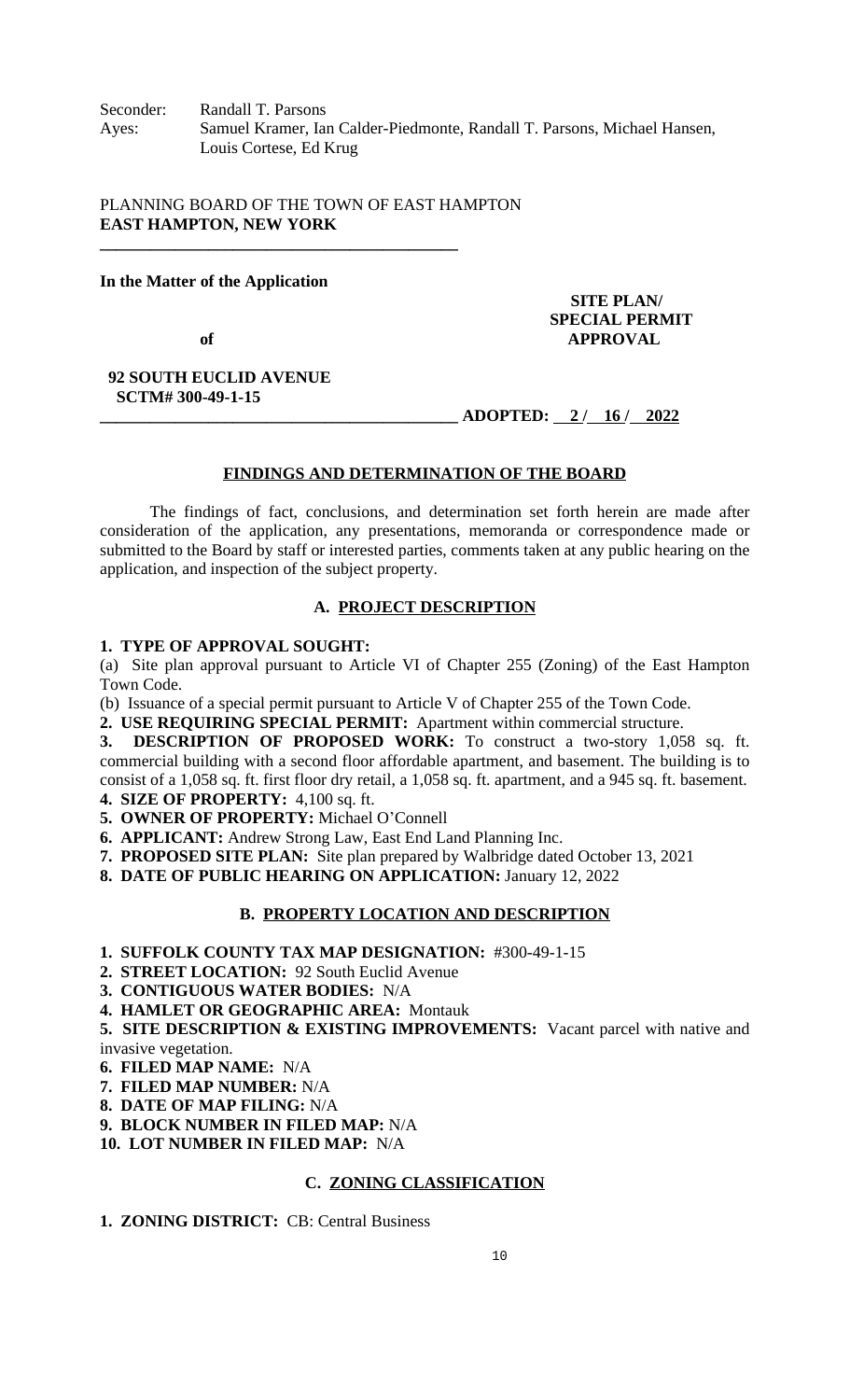# **2. ZONING OVERLAY DISTRICT:** N/A

## **D. SEQRA REVIEW**

# **1. SEQRA CLASSIFICATION:** Type II

## **2. LEAD AGENCY:** N/A

**3. DETERMINATION OF SIGNIFICANCE:** N/A

## **4. DATE OF DETERMINATION:** N/A

## **E. COUNTY COMMISSION REVIEW/ADDITIONAL FINDINGS OF FACT**

1. Pursuant to the inter-municipal agreement between the Town of East Hampton and the County of Suffolk, the subject application does not require referral to the Suffolk County Planning Commission (SCPC).

2. By letter dated November 19, 2021, the Office of Fire Prevention has informed the Board that no additional fire protection devices are needed for this project.

3. The application required the approval of two variances from the Zoning Board of Appeals for parking 3 spaces within the right-of-way where on-site parking is required, and for a side yard setback variance of 7 ft. reducing to 3 ft. where 10 ft. is required. A ZBA determination was granted in August 11, 2021 where the application was granted both variances.

## **F. COMPLIANCE WITH TOWN CODE OR OTHER REQUIREMENTS OF LAW**

Based upon the foregoing, the Planning Board finds that the application as approved, subject to any conditions or modifications specified in § H below, meets the following requirements:

1. The application contains all necessary elements of a site plan as enumerated in § 255-6- 50 of the Town Code.

2. The application meets the standards enumerated for review of site plans in § 255-6-60 of the Town Code.

3. The application meets the general standards required for the issuance of a special permit by § 255-5-40 of the Town Code, in that:

(A) Nature of use. The use proposed will be in harmony with and promote the general purposes of Chapter 255 of the Town Code as the same are set forth in § 255-1-11 thereof.

(B) Lot area. The lot area is sufficient, appropriate, and adequate for the use, as well as reasonably anticipated operation and expansion thereof.

(C) Adjacent properties. The proposed use will not prevent the orderly and reasonable use of adjacent properties.

(D) Compatibility. The site of the proposed use is a suitable one for the location of a Retail Store with a second floor affordable apartment in the Town, and the proposed use will be compatible with its surroundings and with the character of the neighborhood and of the community in general, particularly with regard to visibility, scale, and overall appearance.

(E) Effect on specific existing uses. The characteristics of the proposed use are not such that its proposed location would be unsuitably near to a church, school, theater, recreational area, or other place of public assembly.

(F) Use definition. The proposed use conforms to the Town Code's definition of "Retail Store," as that definition is used in § 255-1-20 of the Town Code.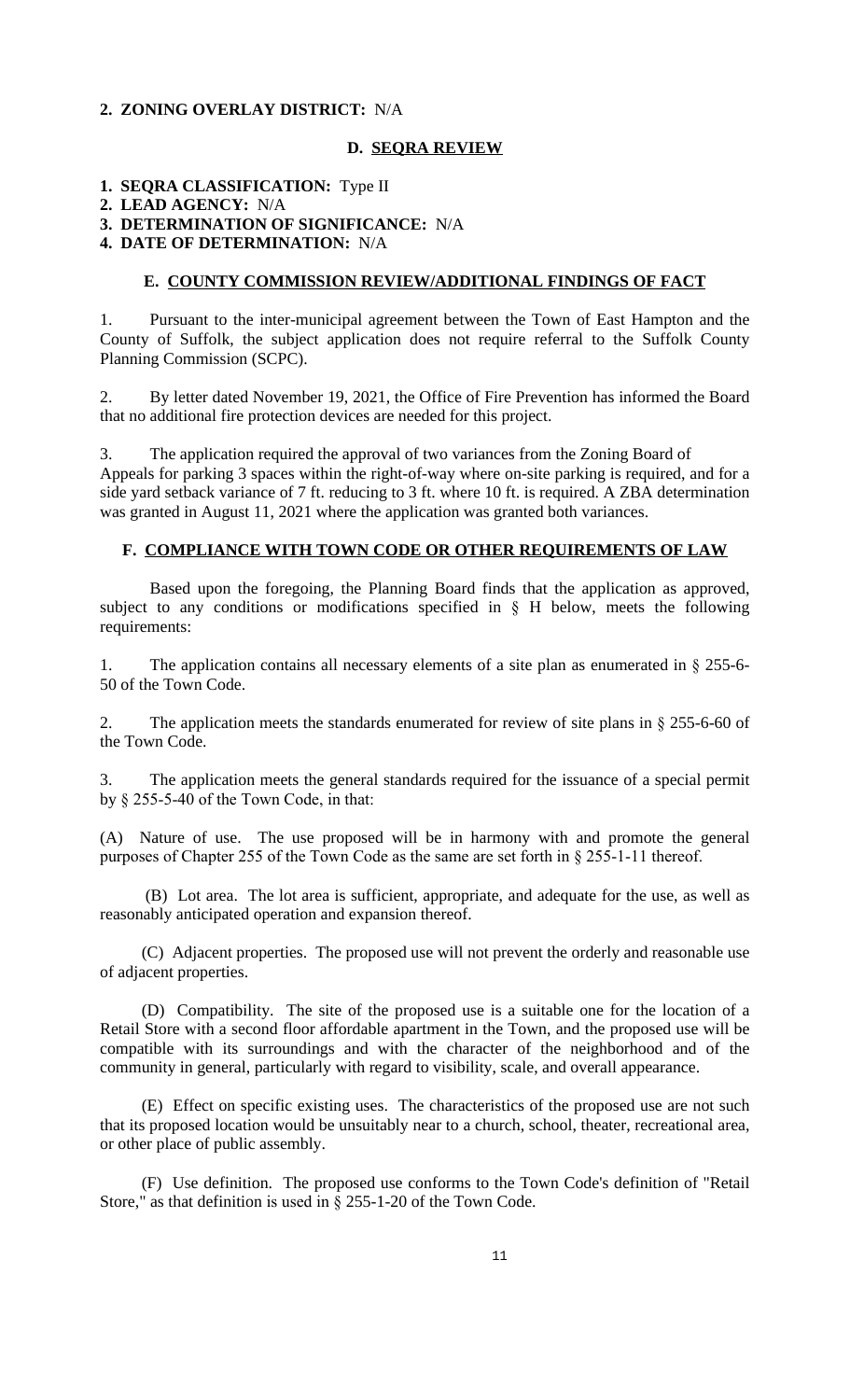(G) Circulation. Access facilities are adequate for the traffic estimated to be generated by the proposed use on public streets and sidewalks, so as to assure the public safety and to avoid traffic congestion; and vehicular entrances and exits are clearly visible from the street and are not within seventy-five (75) feet of the intersection of street lines at a street intersection.

(H) Parking. The three (3) off-street parking spaces proposed for this application satisfy the requirements of the applicable provisions of Chapter 255 of the Town Code, and are in any case more than adequate for the actual anticipated number of occupants of the proposed use. Furthermore, the layout of the spaces and related facilities will be convenient and conducive to safe operation.

(I) Buffering and screening. Adequate buffer yards and screening have been provided to protect adjacent properties and land uses from possible detrimental impacts of the proposed use.

(J) Runoff and waste. Adequate provision has been made for the collection and disposal of stormwater runoff, sewage, refuse, and other liquid, solid, or gaseous waste which the proposed use will generate.

(K) Environmental protection. The natural characteristics of the site are such that the proposed use may be introduced there without undue disturbance or disruption of important natural features, systems, or processes and without significant negative impact to groundwater and surface waters on or off the site.

(L) Compliance with other laws. The proposed use can and will comply with all provisions of the Town Code which are applicable to it, and can meet every other applicable federal, state, county, and local law, ordinance, rule, or regulation.

# **G. DISPOSITION OF APPLICATION**

The application is approved as described herein, subject to any conditions or modifications specified in § H below.

## **1. TYPE OF APPROVAL GRANTED:**

(a) Site plan approval pursuant to Article VI of Chapter 255 of the Town Code.

(b) Issuance of a special permit pursuant to Article V of Chapter 255 of the Town Code.

**2. NATURE OF APPROVED USE:** Retail store with a second floor affordable apartment

**3. DESCRIPTION OF APPROVED WORK:** Construct a two-story 1,058 sq. ft. commercial building with a second floor affordable apartment, and basement. The building is to consist of a 1,058 sq. ft. first floor dry retail, a 1,058 sq. ft. apartment, and a 945 sq. ft. basement.

## **H. CONDITIONS OF APPROVAL**

The approval hereby granted is contingent upon full compliance with the conditions set forth in this section. The property may not be used except in accordance with this conditional approval, and all improvements shall be made, built, or installed in accordance with the plans described below.

**1. APPROVED SITE PLAN:** Prepared by George Walbridge Surveyors P.C. and dated October 13, 2021

**2. APPROVED BUILDING OR CONSTRUCTION PLANS:** Lighting and Building plans prepared by Jeffrey Sands Architect dated October 12, 2021 (Sheet A010 – Site Lighting Plan); (Sheet A-100 Foundation Plan); (Sheet A110 First Floor Plan); (Sheet A120 – Second Floor Plan); (Sheet A200 – Elevations); (Sheet A210 Elevations); (Sheet A220 – Elevations); and (Sheet A300 Section); Sanitary Plans prepared by Ed Armus P.E. dated October 14, 2021; Landscaping Plan prepared by East End Land Planning dated October 13, 2021.

# **3. ADDITIONAL CONDITIONS AND TIME LIMITATIONS:**

3.1 No building permits may issue, nor may clearing, grading, or construction activities be commenced, until and unless the conditions enumerated in sub¶ 3.2 and 3.3 below have been met, as evidenced by the report of the Planning Board Chair.

3.2 The applicant shall obtain the approval of the Suffolk County Department of Health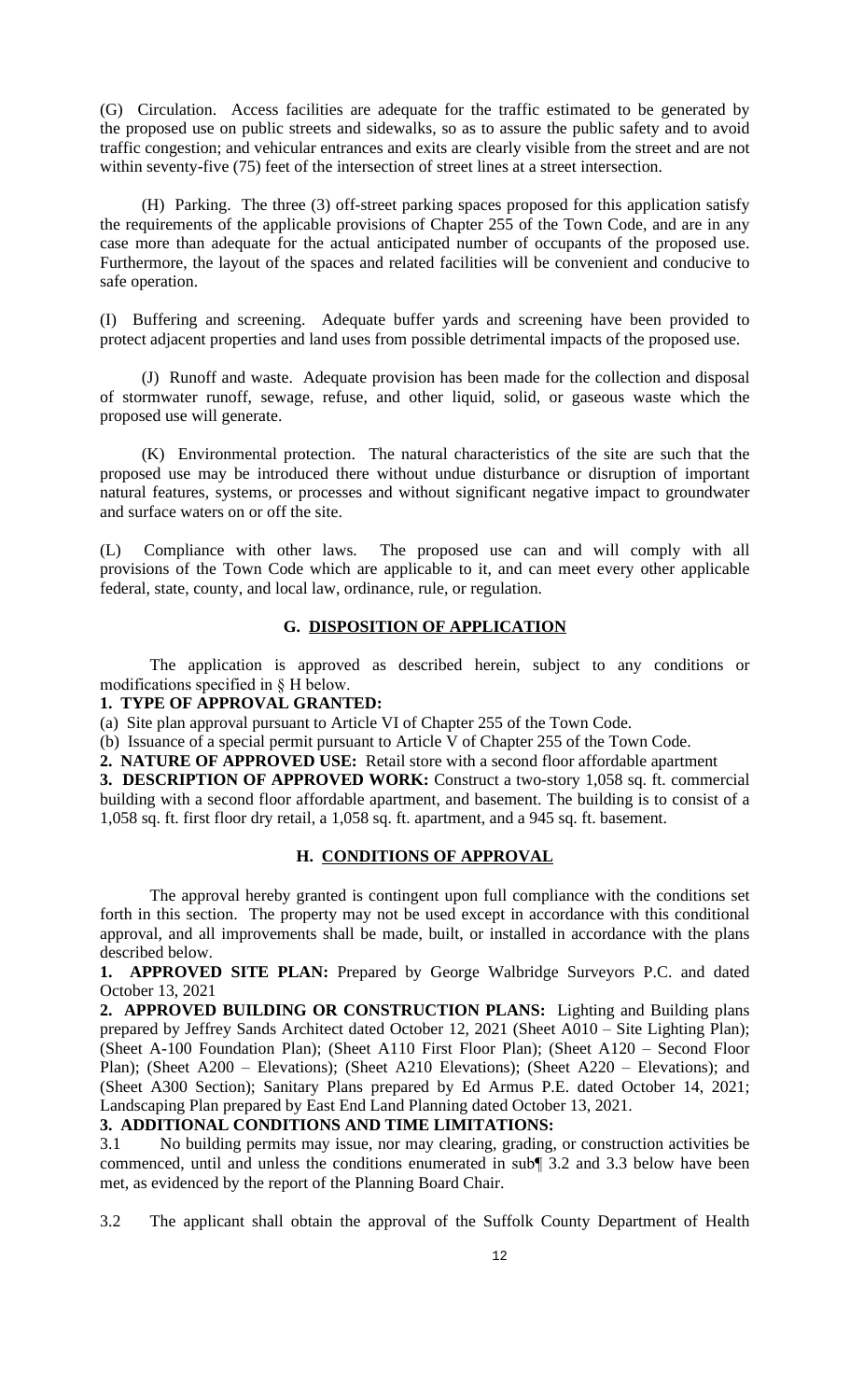Services. A copy of the approved plan containing an original stamp of approval from that agency, not a photocopy, shall be submitted.

3.3 The applicant shall obtain the final written approval of the Architectural Review Board.

3.4 The applicant shall perform the parking, access, drainage, and landscaping improvements shown on the approved site plan and approved building or construction plans described above prior to the issuance of a certificate of occupancy.

3.5 All landscaping shall be maintained by the applicant in accordance with the approved site planting plan for so long as the improvements approved as part of this site plan are in use. This requirement shall be a continuing condition of this approval, and the applicant and any successors in interest shall replace and replant the landscaping on the site as may be necessary to satisfy this condition.

3.6 The parking, access, and drainage improvements required by this site plan approval (including any devices for delineating parking spaces or directing traffic flow) shall be maintained by the applicant for so long as the improvements approved as part of this site plan are in use. This requirement shall be a continuing condition of this approval, and the applicant and any successors in interest shall repair, replace, and maintain these improvements as may be necessary to satisfy this condition.

3.7 The applicant is to construct the sidewalk in accordance with the notation illustrated on the approved Site Plan. The sidewalk is to align with the built property of SCTM#300-49-1-16. Should the eastern property of SCTM#300-49-1-14 is to be constructed prior to the subject site, the proposed sidewalk shall be constructed to connect accordingly.

3.8 The applicant shall install all utilities servicing the proposed lots, including electric, telephone, and, if available, cable television wiring below grade. Any electric transformers placed, installed, erected, or constructed on this property or on the adjacent highway rights-ofway shall be located below natural grade.

3.9 No Certificate of Occupancy shall be issued for this site or for the improvements thereon until and unless all of the foregoing conditions have been met.

3.10 The applicant shall apply for and obtain a building permit no later than three (3) years from the date of this resolution.

3.11 The applicant shall apply for and obtain a Certificate of Occupancy no later than four (4) years from the date of this resolution.

# **I. VALIDITY OF APPROVAL**

If any condition of this resolution is not met, or is not met within the prescribed time period, all approvals, permits, or authorizations granted hereby shall be deemed void and of no effect.

DATED: February 16, 2021

cc: Andrew Strong, Esq. P.O. Box 2006 Amagansett, NY 11930

> Planning Department Building Inspector Architectural Review Board

Result: Adopted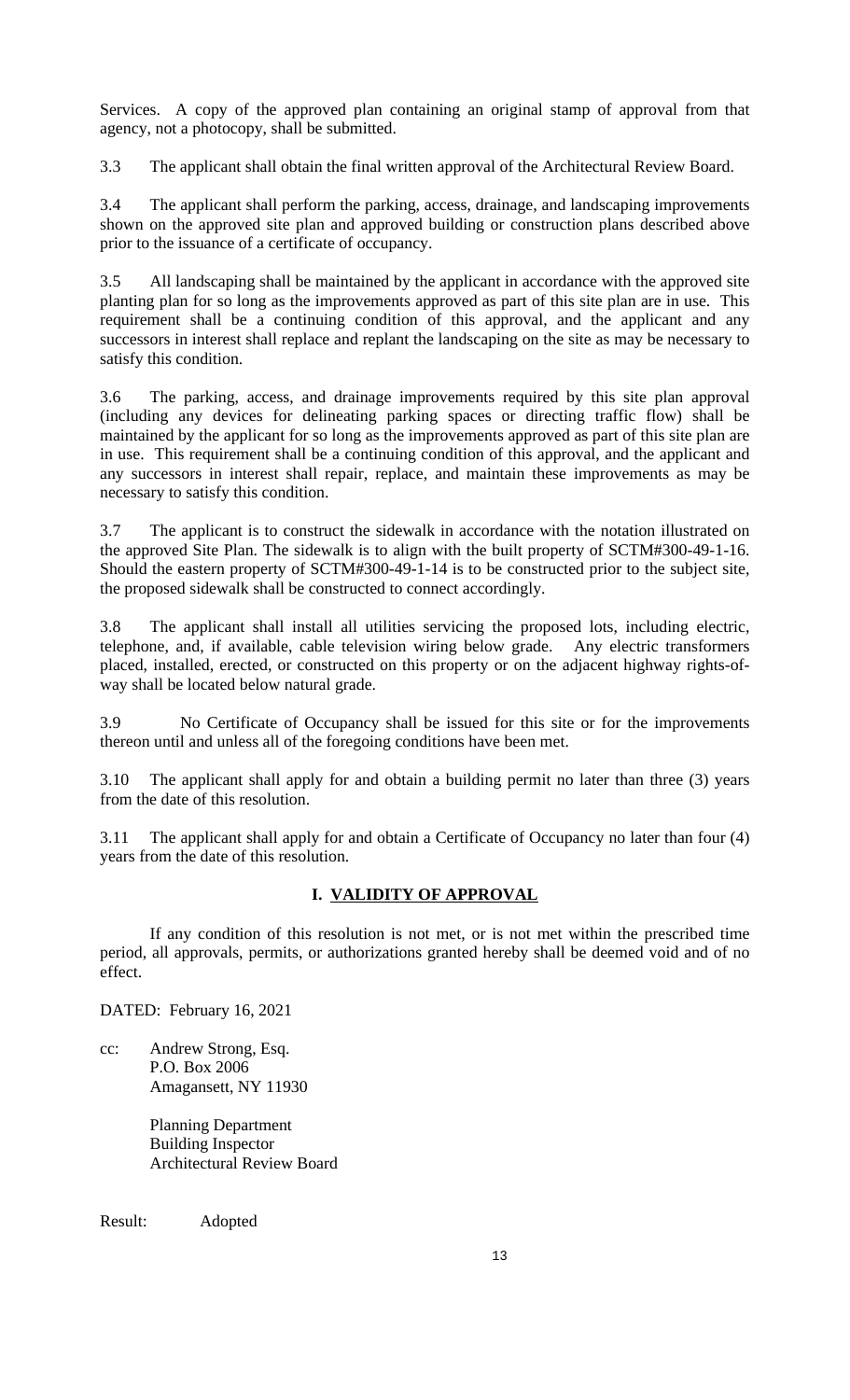# PLANNING BOARD OF THE TOWN OF EAST HAMPTON **EAST HAMPTON, NEW YORK**

## **In the Matter of the Application**

**\_\_\_\_\_\_\_\_\_\_\_\_\_\_\_\_\_\_\_\_\_\_\_\_\_\_\_\_\_\_\_\_\_\_\_\_\_\_\_\_\_\_\_**

# **SITE PLAN** of **APPROVAL**

# **GOTTLIEB RENOVATION UNIT #11 SITE PLAN SCTM #300-49-6-21**

# **\_\_\_\_\_\_\_\_\_\_\_\_\_\_\_\_\_\_\_\_\_\_\_\_\_\_\_\_\_\_\_\_\_\_\_\_\_\_\_\_\_\_\_\_ ADOPTED: 2 / 16 /\_\_2022\_\_**

## **FINDINGS AND DETERMINATION OF THE BOARD**

The findings of fact, conclusions, and determination set forth herein are made after consideration of the application, any presentations, memoranda or correspondence made or submitted to the Board by staff or interested parties, comments taken at any public hearing on the application, and inspection of the subject property.

# **A. PROJECT DESCRIPTION**

## **1. TYPE OF APPROVAL SOUGHT:**

(a) Site plan approval pursuant to Article VI of Chapter 255 (Zoning) of the East Hampton Town Code.

**2. USE REQUIRING SITE PLAN:** Resort

**3. DESCRIPTION OF PROPOSED WORK:** Proposed renovation to enclose existing open atrium with new exterior walls where needed and windows. Infill roofing and add a skylight to new roofed area.

**4. SIZE OF PROPERTY:** 333,633 sq. ft

**5. OWNER OF PROPERTY:** Surf Club at Montauk Corp.

**6. APPLICANT:** Adam Gottlieb

**7. PROPOSED SITE PLAN:** Site Plan prepared by F. Michael Hemmer, LS, P.C., dated August 11, 2017

**8. DATE OF PUBLIC HEARING ON APPLICATION:** Waived

# **B. PROPERTY LOCATION AND DESCRIPTION**

# **1. SUFFOLK COUNTY TAX MAP DESIGNATION:** #300-49-6-21

**2. STREET LOCATION:** 20 Surfside Ave

**3. CONTIGUOUS WATER BODIES:** Atlantic Ocean

**4. HAMLET OR GEOGRAPHIC AREA:** Montauk

**5. SITE DESCRIPTION & EXISTING IMPROVEMENTS:** (8) two story multiple residential buildings with a total of 92 units, swimming pool with fencing, bath house, office and two tennis courts.

**6. FILED MAP NAME:** N/A

**7. FILED MAP NUMBER:** N/A

**8. DATE OF MAP FILING:** N/A

**9. BLOCK NUMBER IN FILED MAP:** N/A

**10. LOT NUMBER IN FILED MAP:** N/A

# **C. ZONING CLASSIFICATION**

**1. ZONING DISTRICT:** RS: Resort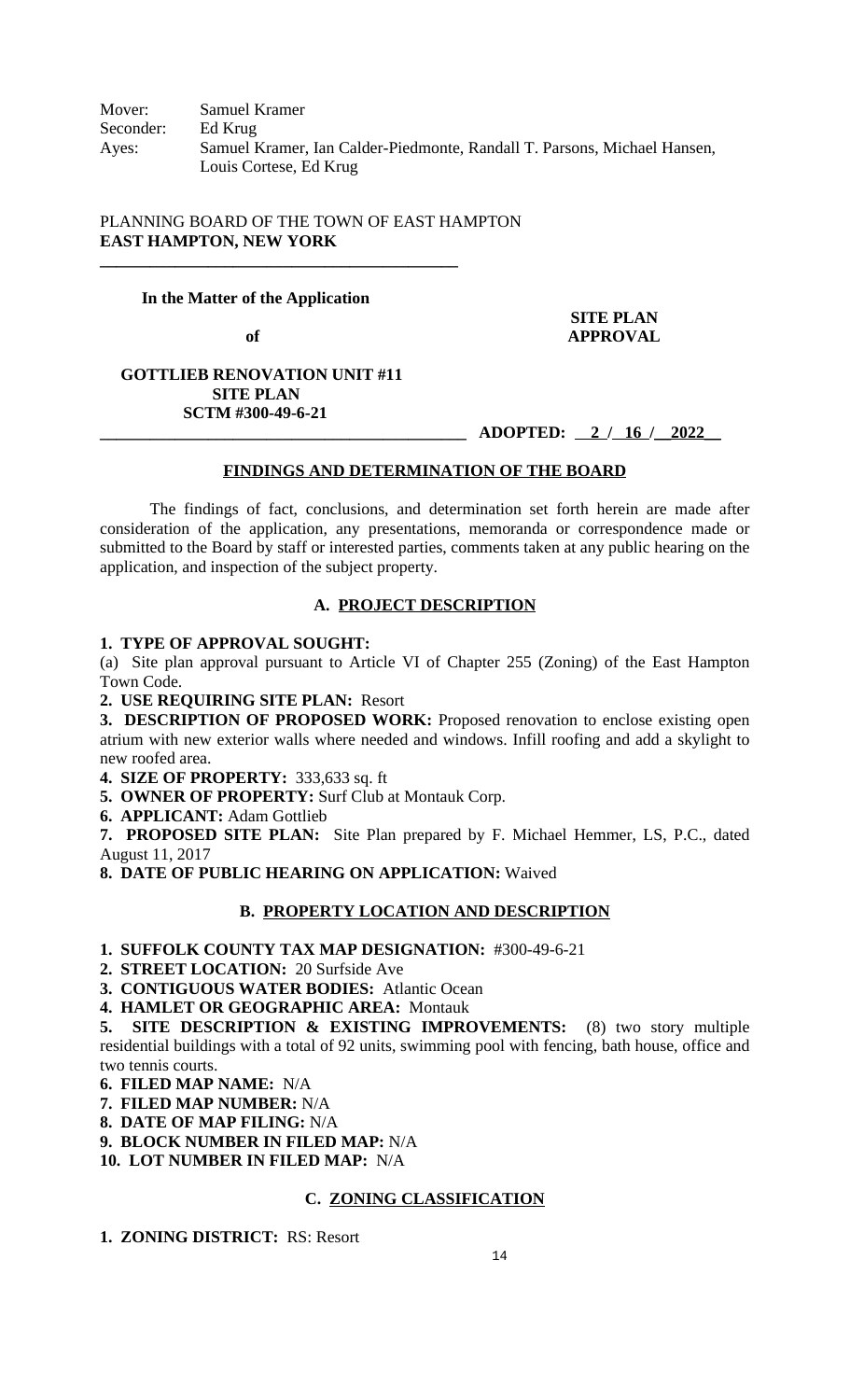## **2. ZONING OVERLAY DISTRICT:** N/A

## **D. SEQRA REVIEW**

## **1. SEQRA CLASSIFICATION:** Type II

#### **2. LEAD AGENCY:** N/A

**3. DETERMINATION OF SIGNIFICANCE:** N/A

### **4. DATE OF DETERMINATION:** N/A

## **E. COUNTY COMMISSION REVIEW/ADDITIONAL FINDINGS OF FACT**

1. Pursuant to the inter-municipal agreement between the Town of East Hampton and the County of Suffolk, the subject application does not require referral to the Suffolk County Planning Commission (SCPC).

#### **F. COMPLIANCE WITH TOWN CODE OR OTHER REQUIREMENTS OF LAW**

Based upon the foregoing, the Planning Board finds that the application as approved, subject to any conditions or modifications specified in  $\S$  H below, meets the following requirements:

1. The application contains all necessary elements of a site plan as enumerated in § 255-6- 50 of the Town Code.

2. The application meets the standards enumerated for review of site plans in § 255-6-60 of the Town Code.

# **G. DISPOSITION OF APPLICATION**

The application is approved as described herein, subject to any conditions or modifications specified in § H below.

**1. TYPE OF APPROVAL GRANTED:**

(a) Site plan approval pursuant to Article VI of Chapter 255 of the Town Code.

**2. NATURE OF APPROVED USE:** Resort (no change in use)

**3. DESCRIPTION OF APPROVED WORK:** Proposed renovation to enclose existing open atrium with new exterior walls where needed and windows. Infill roofing and add a skylight to new roofed area.

# **H. CONDITIONS OF APPROVAL**

The approval hereby granted is contingent upon full compliance with the conditions set forth in this section. The property may not be used except in accordance with this conditional approval, and all improvements shall be made, built, or installed in accordance with the plans described below.

**1. APPROVED SITE PLAN:** Site Plan prepared by F. Michael Hemmer, LS, P.C., dated August 11, 2017

**2. APPROVED BUILDING OR CONSTRUCTION PLANS:** Building plans, dated November 18, 2021 and stamped by John J. Condon PE

# **3. ADDITIONAL CONDITIONS AND TIME LIMITATIONS:**

3.1 No building permits may issue, nor may clearing, grading, or construction activities be commenced, until and unless the conditions enumerated in sub¶ 3.2 below have been met, as evidenced by the report of the Planning Board Chair.